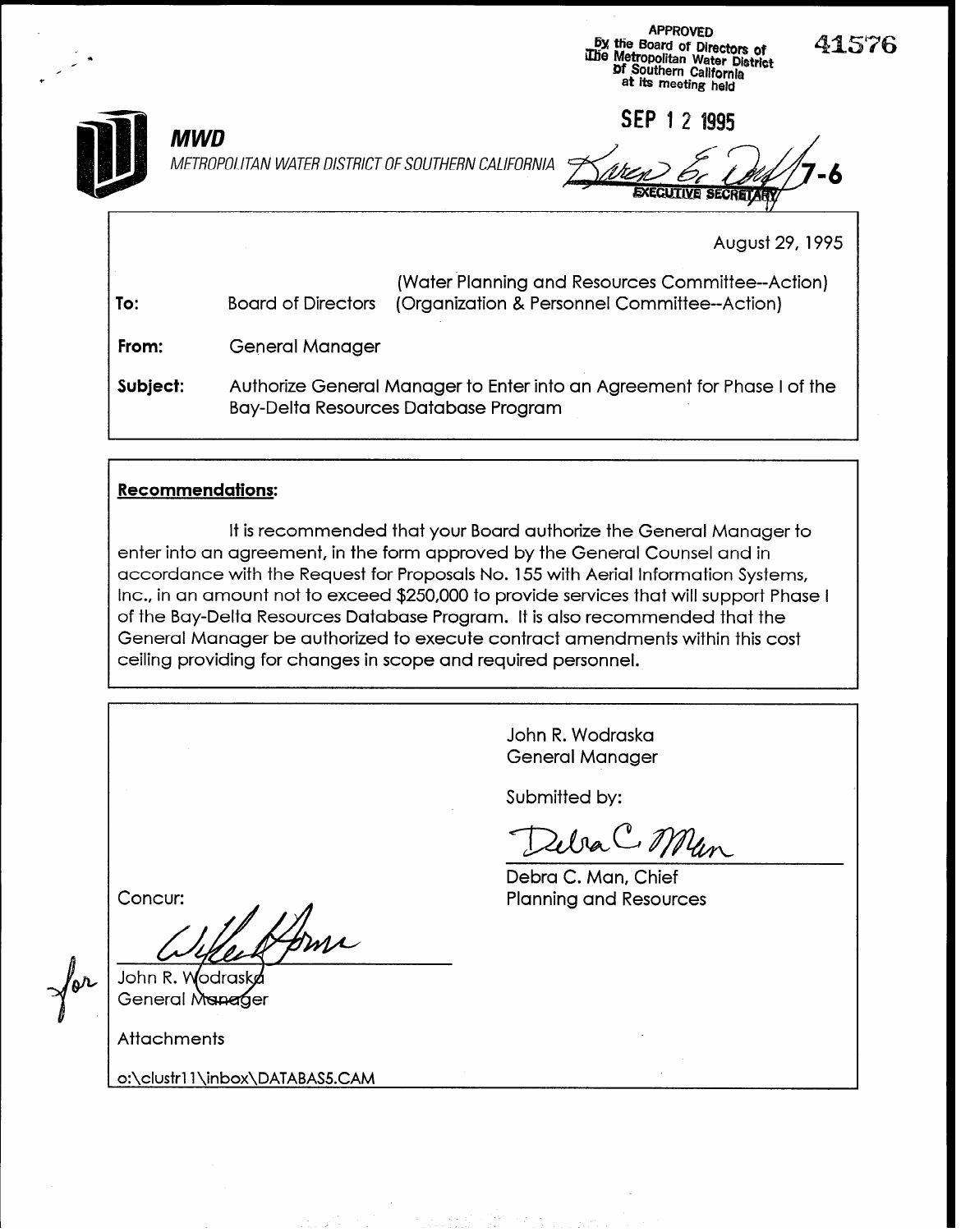|          |                                                    | <b>APPROVED</b><br>415<br>by the Board of Directors of<br>The Metropolitan Water District<br>of Southern California<br>at its meeting held |
|----------|----------------------------------------------------|--------------------------------------------------------------------------------------------------------------------------------------------|
| MWD      | METROPOLITAN WATER DISTRICT OF SOUTHERN CALIFORNIA | SEP 1 2 1995                                                                                                                               |
|          |                                                    | August 29, 1995                                                                                                                            |
| To:      | <b>Board of Directors</b>                          | (Water Planning and Resources Committee--Action)<br>(Organization & Personnel Committee--Action)                                           |
| From:    | <b>General Manager</b>                             |                                                                                                                                            |
| Subject: |                                                    | Authorize General Manager to Enter into an Agreement for Phase I of the<br><b>Bay-Delta Resources Database Program</b>                     |

## Recommendations:

It is recommended that your Board authorize the General Manager to enter into an agreement, in the form approved by the General Counsel and in accordance with the Request for Proposals No. 155 with Aerial Information Systems, Inc., in an amount not to exceed \$250,000 to provide services that will support Phase I of the Bay-Delta Resources Database Program. It is also recommended that the General Manager be authorized to execute contract amendments within this cost ceiling providing for changes in scope and required personnel.

> John R. Wodraska General Manager

Submitted by:

Zeba C. Man

76

Debra C. Man, Chief Planning and Resources

Concur:

for

John R. V <sup>1</sup>odrask General Manager

**Attachments** 

L

o:\clustrl 1 \inbox\DATABASS.CAM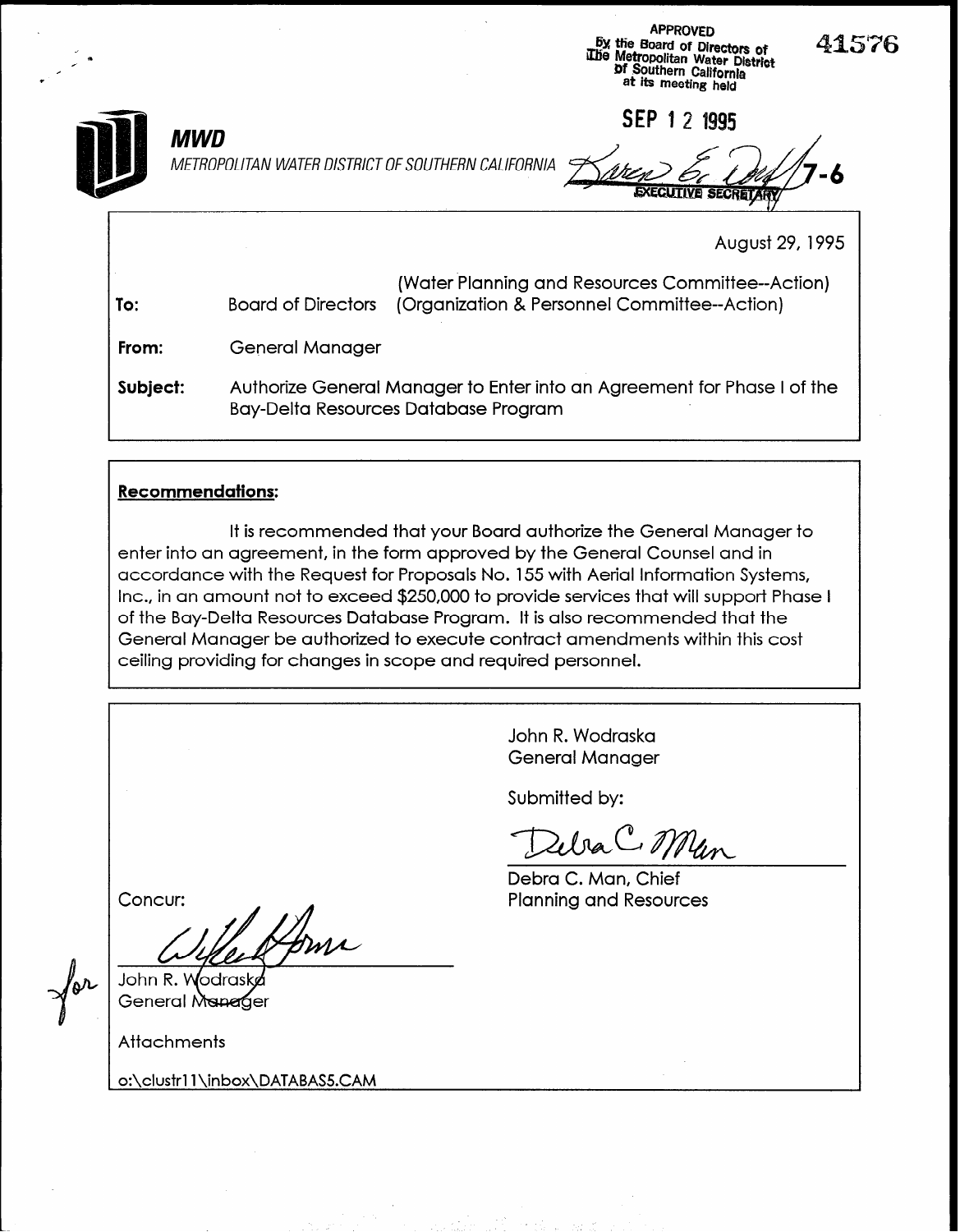Board of Directors **-2-** August 29, 1995

## **EXECUTIVE SUMMARY:**

Request for Proposals No. 155 solicited proposals for providing computer consulting expertise to support Phase I of the Bay-Delta Resources Database Program. This Program is a collaborative effort among State and federal regulatory agencies as well as several urban and agricultural agencies to consolidate existing fragmented databases presently located within several resource agencies. This consolidated database will support Metropolitan's efforts in the following regulatory activities: Endangered Species Act (ESA) issues; State Water Resources Control Board Water Rights Hearing process; December 1994 Bay-Delta Accord implementation; and CALFED's long-term management plqn development.

The General Manager has developed an Issue Management Plan to coordinate the increased workload associated with the consolidated database program and other Bay/Delta regulatory activities. The staffing strategy detailed in the Management Plan is to utilize the expertise of existing staff from various Metropolitan divisions and contract with outside consultants when required to supplement staff efforts.

Funds for the proposed \$250,000 Agreement are included in the Bay-Delta Branch's budget for fiscal year 1995-96 and are accounted for under the Tier 1 (1.6 million acre-feet) estimated water sales budget for fiscal year 1995-96. It is estimated that Metropolitan's contribution to the entire database development effort [including subsequent phases] through fiscal year 1997 will be approximately \$540,000.

| <b>CONTRACT TYPE</b><br><b>NEW</b><br>AMENDED                 | <b>FUNDING</b><br><b>CAPITAL</b><br><b>O &amp; M</b>                                    | <b>TYPE OF COMPETITION</b><br><b>RFQ</b><br>RFP NO. 155               |
|---------------------------------------------------------------|-----------------------------------------------------------------------------------------|-----------------------------------------------------------------------|
| <b>CONTRACT FORM</b><br>LEASE<br><b>PROFESSIONAL SERVICES</b> | <b>BUDGET STATUS</b><br>FY 95/96 AMT \$250,000<br><b>OUT-YEAR AMT</b><br>NON-BUDGET AMT | <b>INFORMAL RFP</b><br><b>OTHER COMPETITION</b><br><b>SOLE SOURCE</b> |

.<br>1990년 - 대한민국의 대한민국의 대한민국의 대한민국의 대한민국의 대한민국의 대한민국의 대한민국의 대한민국의 대한민국의 대한민국의 대한민국의 대한민국의 대한민국의 대한민국의 대한민국의 대한민국의<br>1990년 - 대한민국의 대한민국의 대한민국의 대한민국의 대한민국의 대한민국의 대한민국의 대한민국의 대한민국의 대한민국의 대한민국의 대한민국의 대한민

\_ .

 $\bullet$  .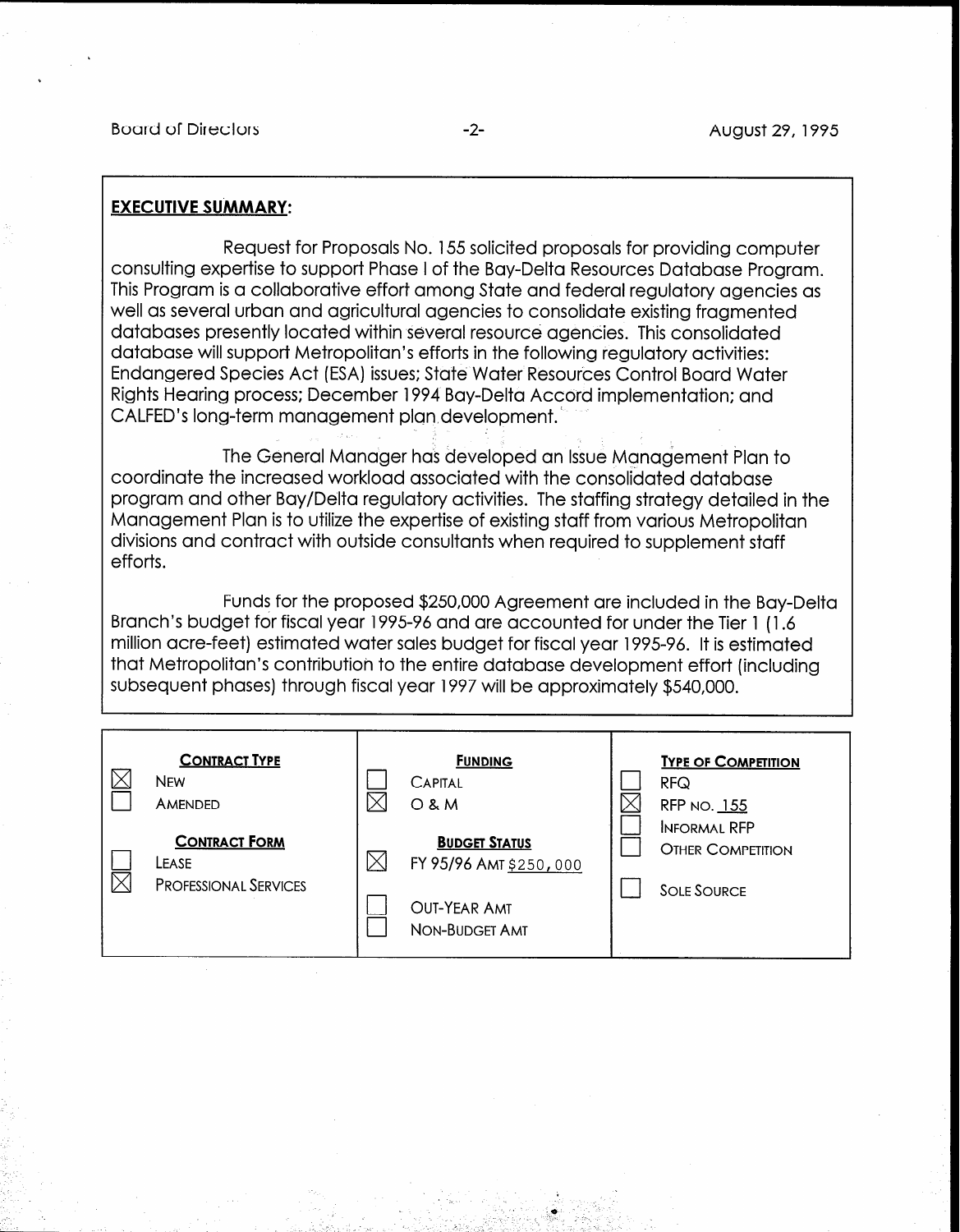Board of Directors -3- August 29, 1995

.

#### DETAILED REPORT:

Request for Proposals No. 155 solicited proposals to provide computer consulting expertise to support Phase I of the Bay-Delta Resources Database Program. Proposals were received from six bidders. The bidder selected for recommendation is the team headed by Aerial Information Systems, Inc. (AIS). Attachment A provides the evaluation summary leading to this recommendation. AIS meets Metropolitan's prequalification criteria for Minority-Owned Business Enterprise and Women-Owned Business Enterprise participation (15 percent and 5 percent respectively).

\* > z

d :I

.-

The services AIS will provide include: analyzing end-user requirements; designing a relational database; designing Graphical User Interfaces (GUI's); and facilitating database access through the World-Wide Web of the Internet. AIS will interview prospective database users from a wide variety of organizations involved in Bay-Delta issues to determine the typical end user's requirements. These requirements will be analyzed in terms of the types of data and the level of functionality requested. AIS will then proceed to design a relational database to accommodate the collective user requirements. Once an acceptable database has been developed, AIS will program GUls to create a user-friendly computer environment. These GUIs will enable users with only basic computer skills to effectively access and use the database's resources. Once the database design and development are complete, AIS will address issues to make the database available through the World-Wide Web of the Internet.

Metropolitan's database effort is a part of a statewide Bay-Delta Resources Database Program. Participants of this Program include members of the California Urban Water Agencies (CUWA), including Metropolitan, and certain Interagency Ecological Program (IEP) agencies. Participating agencies will contribute to this Program with direct funding, sharing of hardware and software development, and collecting data to populate the database. All parties involved in Bay-Delta issues will benefit. The primary beneficiaries include State and federal resource agencies, CUWA, agricultural interests, environmental interests, and others in the water community dependent on water from the Bay-Delta watershed.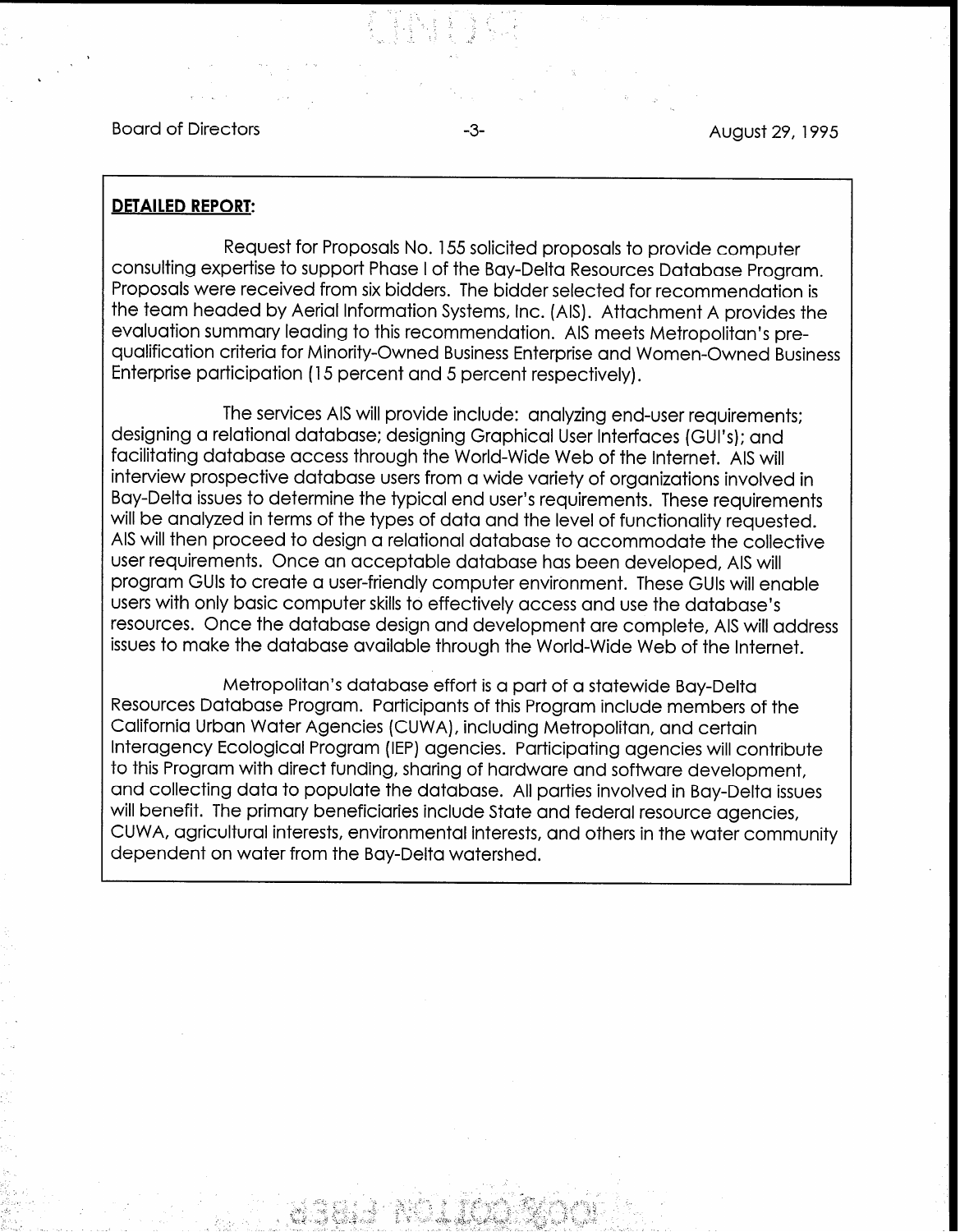#### Board of Directors **Fig. 1995 -4-** August 29, 1995

The database will provide a key decision-support tool for evaluating alternative Bay-Delta solutions by providing Bay-Delta decision makers with centralized access to a wide range of scientific data sets that are currently available only in fragmented fashion. These include hydrodynamic, climatological, biological, and engineering data sets, among others. Typically, these data are collected and stored by federal, State, and local agencies on their own computer systems. The database will significantly reduce costs in terms of time and money (staff time and consulting fees) required to locate needed information by integrating data sets and making them available to interested parties via the Internet. As teams of biologists, engineers, and other scientists throughout California continue their efforts to identify trends and relationships from the collected data, the database will play an important role in crafting the regulatory balance needed for a long-term solution to Bay-Delta problems by enabling scientists and support staff to better provide management with effective technical support.

In addition to aiding CALFED and IEP efforts, the database will support activities that are being pursued to meet Metropolitan's resource planning goals of ensuring a more reliable, high quality supply of water from the Bay-Delta. These activities include:

- <sup>0</sup>Endanaered Species Act Issues: The database will play an important role in centralizing the results of various sampling and measurement efforts concerning endangered species and species of concern. Such data, including the results of daily biological sampling activities, climatological data, and other measurements, are routinely collected by a large number of agencies. Improved access to such data will provide enhanced opportunities to respond with comprehensive analysis to regulatory actions taken pursuant to the State and Federal ESAs.
- <sup>0</sup>Real-Time Monitoring Proaram: The December 1994 Accord commits to usuring monitoring regarding the becember 1774 Accord components in the second operations in the second operations in the second operations in the second operations in the second operations in the second operations in the flexibility of Bay-Delta facilities. A recently completed, the completed of the complete of the complete of the complete decision is regarding operational. flexibility of Bay-Delta facilities. A recently completed, two-month-long Real-Time Monitoring Pilot Program demonstrated the ability to more effectively operate the water projects to minimize environmental impacts. The database will provide an accessible mechanism to store and analyze real-time data in a timely manner.
- 0 State Water Resources Control'Board (SWRCB) Water Riahts Hearing <u>Sigle water resources Control Board (SWRCB) water rights Hearing</u> Process: The SWRCB's recent adoption of a Bay-Delta Water Quality Control Plan initiated the process of amending the water rights permits of diverters of Bay-Delta water. It is anticipated that the database could serve as a useful repository of water rights data.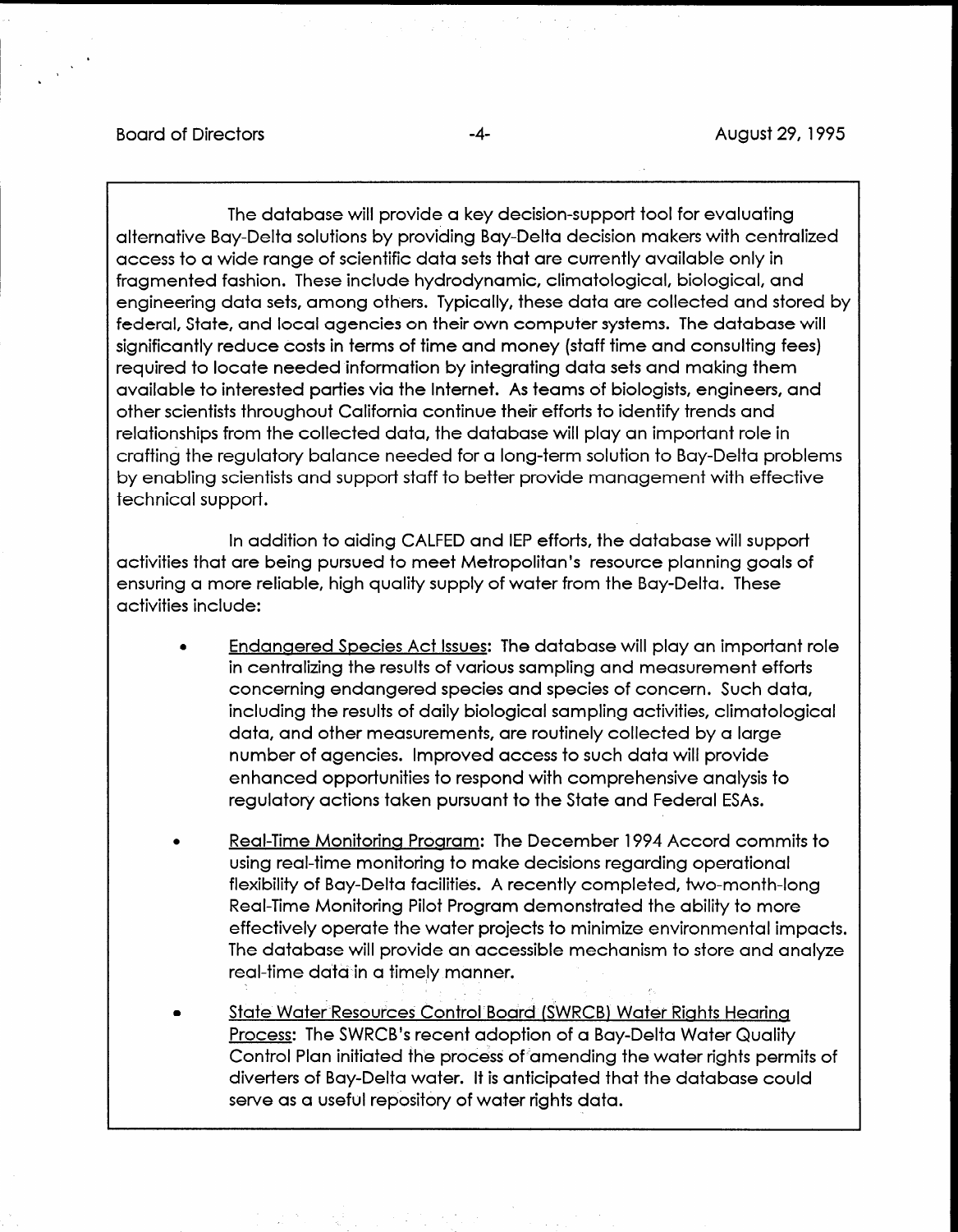#### Board of Directors **-5-** August 29, 1995

The proposed contract represents Metropolitan's Phase I contribution for a collaborative effort among several urban and agricultural water agencies to integrate and manage Bay-Delta scientific data. Funding for this \$250,000 contract is included in the Bay-Delta Branch's budget for fiscal year 1995-96 and is accounted for under the Tier 1 estimated water sales (1.6 million acre-feet) budget for fiscal year 1995-96. It is estimated that Metropolitan's contribution to the database development effort (including subsequent phases) through fiscal year 1997 will be approximately \$540,000.

The General Manager has developed an Issue Management Plan to coordinate the increased workload associated with the consolidated database program and other regulatory activities in the Bay-Delta. The sfaffing strategy detailed in the Management Plan is to utilize the expertise of existing staff from various Metropolitan Divisions and contract with outside consultants when required to supplement staff efforts.

## Minority-Owned Business Enterprise and Women-Owned Business Enterprise (MBE/WBE):

The Request for Proposals established MBE/WBE participation goals of 15 percent MBE and 5 percent WBE. The recommended bidder, Aerial Information System, Inc., meets Metropolitan's pre-qualification criteria for MBE/WBE participation (15 percent and 5 percent respectively).

| <b>RFP STATISTICS</b>                                                                                          | <b>EVALUATION CRITERIA</b>                                                                   |
|----------------------------------------------------------------------------------------------------------------|----------------------------------------------------------------------------------------------|
| <b>N<br/>N<br/>N</b><br>FIRMS REQUESTED RFP: 6<br>FIRMS SUBMITTED PROPOSALS: 6<br>FIRMS WERE SHORT-LISTED: N/A | PLEASE SEE ATTACHMENT A.                                                                     |
| <b>CONTRACTS WITH CONSULTANT</b>                                                                               | <b>CONTRACTUAL DETAILS</b>                                                                   |
| $\boxtimes$<br>TOTAL NO.: 3<br>MAXIMUM DOLLAR AMT.: \$213,250                                                  | $\boxtimes$ Anticipated Duration: 1 Year<br>$\boxtimes$ HOURLY RATES: \$45 - \$120<br>$\sim$ |

**地位的** 

ै के देखें